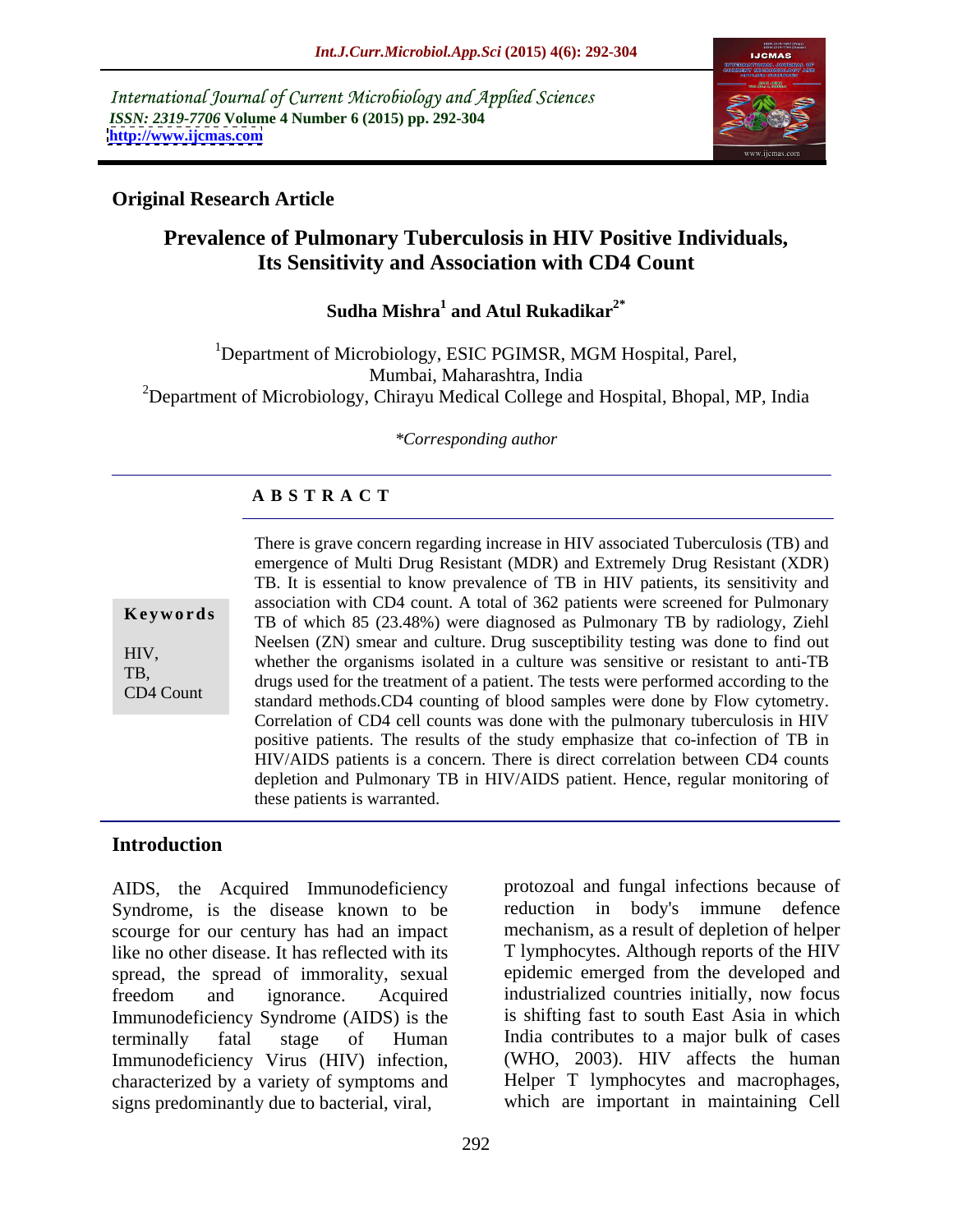Mediated Immunity (CMI). HIV is the most with the CD4+ cell counts in HIV positive important known risk factor that promotes individuals. progression to active tuberculosis in people with Mycobacterium tuberculous infection **Material and Methods** (WHO, 2004). Tuberculosis (TB) and HIV emergence of AIDS. The lifetime risk of conducted in the Department of tuberculosis in immunocompetent persons is 5% to 10%, but in HIV positive individuals, there is a 5% to 15% annual risk of clinic, Medicine, Integrated Counseling &

There is a close relationship between clinical extra pulmonary manifestations were determining prognosis and monitoring

in HIV positive individuals, to diagnose<br>pulmonary tuberculosis in HIV positive evidence, to identify the species of mycobacteria by different biochemical tests, to study the prevalence of pulmonary **Observation and Results** tuberculosis in HIV positive individuals,to determine the antituberculosis drug A total of 362 HIV positive patients sensitivity pattern of these isolates, to study clinically suspected of having Pulmonary the correlation of pulmonary tuberculosis

individuals.

## **Material and Methods**

have been closely linked since the The Prospective Hospital Based Study was developing active TB disease (Swaminathan Testing Centre, Chest and TB wards of our *et al.,* 2000). The patterns of clinical hospital. A total of 362 known HIV positive presentation of TB depend on the host patients of 18 years of age and above either immune status which is reflected in the hospitalized or coming to ART clinic, microbiological, radiological and clinically suspected of having pulmonary histological characteristics of TB. tuberculosis, after written informed consent, manifestations of HIV infection and CD4+ excluded from the study. Two sputum T cell count which has made measurement samples were obtained from each patient as of the latter a routine part of the evaluation per RNTCP guidelines. Smears were of HIV-infected individuals. The CD4+ T prepared and stained by Ziehl Nielsen stain. cell count is the best indicator of the The culture was done on Lowenstein-Jensen immediate state of immunologic competence medium (LJ) The growth was identified by of the patient with HIV infection. The standard methods (AIDSCAP, 1996).Drug appearance of many opportunistic infections susceptibility testing was done to find out correlates with the CD4 count. TB generally whether the organisms isolated in a culture develops at CD4 counts of 200-500 was sensitive or resistant to anti-TB drugs cells/mm3. Thus determinations of CD4 cell used for the treatment of a patient. The tests counts provide a powerful set of tool for were performed according to the standard response to therapy (Fauci *et al.*, 2008). from each patient using aseptic precautions Therefore the present study has been blood samples was done by Flow cytometry undertaken to know the prevalence of PTB as per manufacturer's instructions (FACS pulmonary tuberculosis in HIV positive cytometry system). The findings of the chest individuals using conventional staining X-ray were noted of each patient. methods (Ziehl Neelsen stain), culture Correlation of CD4 cell counts was done (Lowenstein Jensen) and radiological with the pulmonary tuberculosis in HIV conducted in the Department of Microbiology, from November 2007 to October 2009 in association with the ART clinic, Medicine, Integrated Counseling & were included in the study. The patients with pulmonary manifestations methods. About 3 ml of blood was collected in EDTA vacutainers. CD4 counting of Calibur, Becton- Dickinson, Immuno positive patients.

## **Observation and Results**

Tuberculosis were included in the study. Out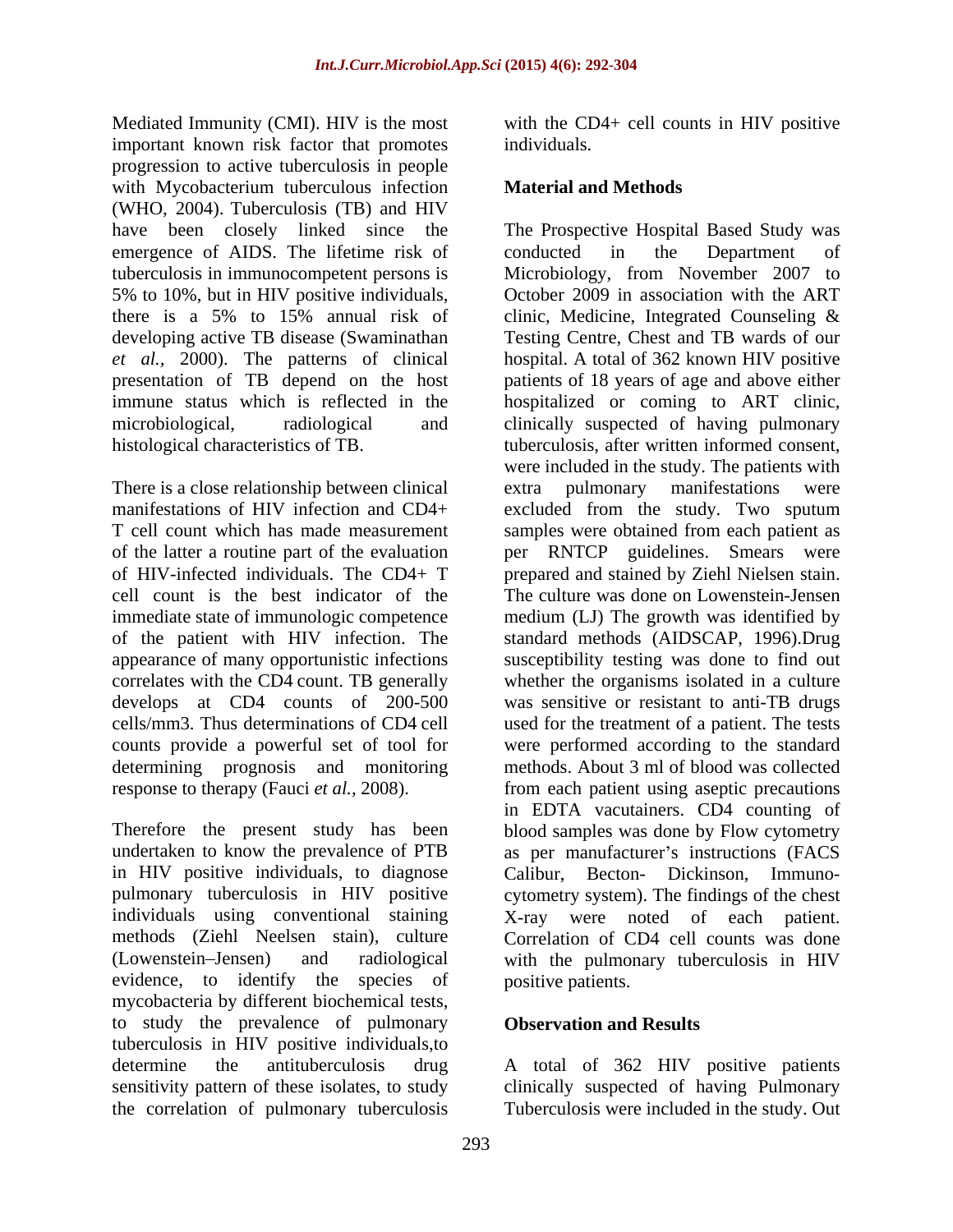of 362 HIV positive patients, 28 (7.73%) sputum specimens were positive on both biochemical assays likeNitrate reduction microscopic examination (ZN stain) and culture. However out of the total 34(9.39%) which was positive and Para-Nitro benzoic culture positive cases, 6 sputum specimens acid susceptibility test which was negative. were negative by the ZN stain but were culture positive. The remaining 328 NTM (Nontuberculous Mycobacteria) and (90.61%) sputum specimens were negative was identified as Rapid grower from their by both ZN stain and culture (Table 1). growth rate, pigmentation, colony Amongst these 362 patients, culture positive characteristics and by biochemical assays as PTB cases were 34(9.39%). There was radiological evidence in 51(14.09%) cases included as the radiologically positive PTB cases. Thus the total no. of PTB diagnosed

patients clinically suspected of having PTB was cultured on LJ medium and only 34(9.39%) of these patients showed the growth on LJ medium. Out of these 34 of incubation and was confirmed as slow

with irregular margins, typical eugonic buff growth without any pigmentation whereas only 1(2.86%) isolate showedcolonies which was smooth, butyrous or waxyin consistencyand waspigmented (orange). The identification of these isolates was further confirmed by the biochemical assays as Drug susceptibility of 34 Mycobacterial shown in (Table 3). The 33 (97.06%) of isolates to isoniazid was tested by Absolute these isolates were confirmed as concentration method as mentioned in the Mycobacterium tuberculosis from there Manual on isolation identification and

morphology on LJ medium and by testas well as Niacin accumulation test Only 1(2.86%) isolate was confirmed as NTM (Nontuberculous Mycobacteria) and growth rate, pigmentation, colony shown in (Table 3).

which was strongly suggestive of PTB, even Drug sensitivity tests were performed by though they were negative by ZN smear. incorporating required drug concentration of These cases were treated with the antibiotic antimycobacterial drugs in the LJ medium. course, and were ZN negative even on Control strain, H37RV, was set up with each repeat sputum examination. And hence were batch for drug sensitivity testing and the cases were 85(23.48%) (Table 2). media. Resistance ratio (RR) method of drug The sputum samples of all 362 HIV positive (S) and minimum inhibitory concentration strains were defined resistant, if more than 20 colonies were obtained on drug slant sensitivity was carried out for Streptomycin (MIC) for Isoniazid (H), Rifampicin (R), Ethambutol (E) by Absolute Concentration Method (Table 4).

mycobacterium isolates, growth of only 33 Control strain, H37RV, was set up with each (97.06%) isolates appeared within 2-3 weeks batch for drug sensitivity testing for all the growers and only 1 (2.86%) isolate showed mentioned in the above table. Resistance the growth within 7 days and was confirmed ratio (RR) method of drug sensitivity was as rapid grower. carried out for Streptomycin (S) and it was The colonial morphologies of all tested for Isoniazid (H), Rifampicin (R) and 33(97.06%) isolates were dry and rough Ethambutol (E) by Absolute Concentration four drugs and their concentration found to be sensitive. The H37RV strain was Method and was found to be sensitive to all of them (Table 4).

> Drug susceptibility pattern of 34 Mycobacterial isolates to isoniazid

characteristic growth rate, colonial Manual on isolation identification and sensitivity testing of mycobacterium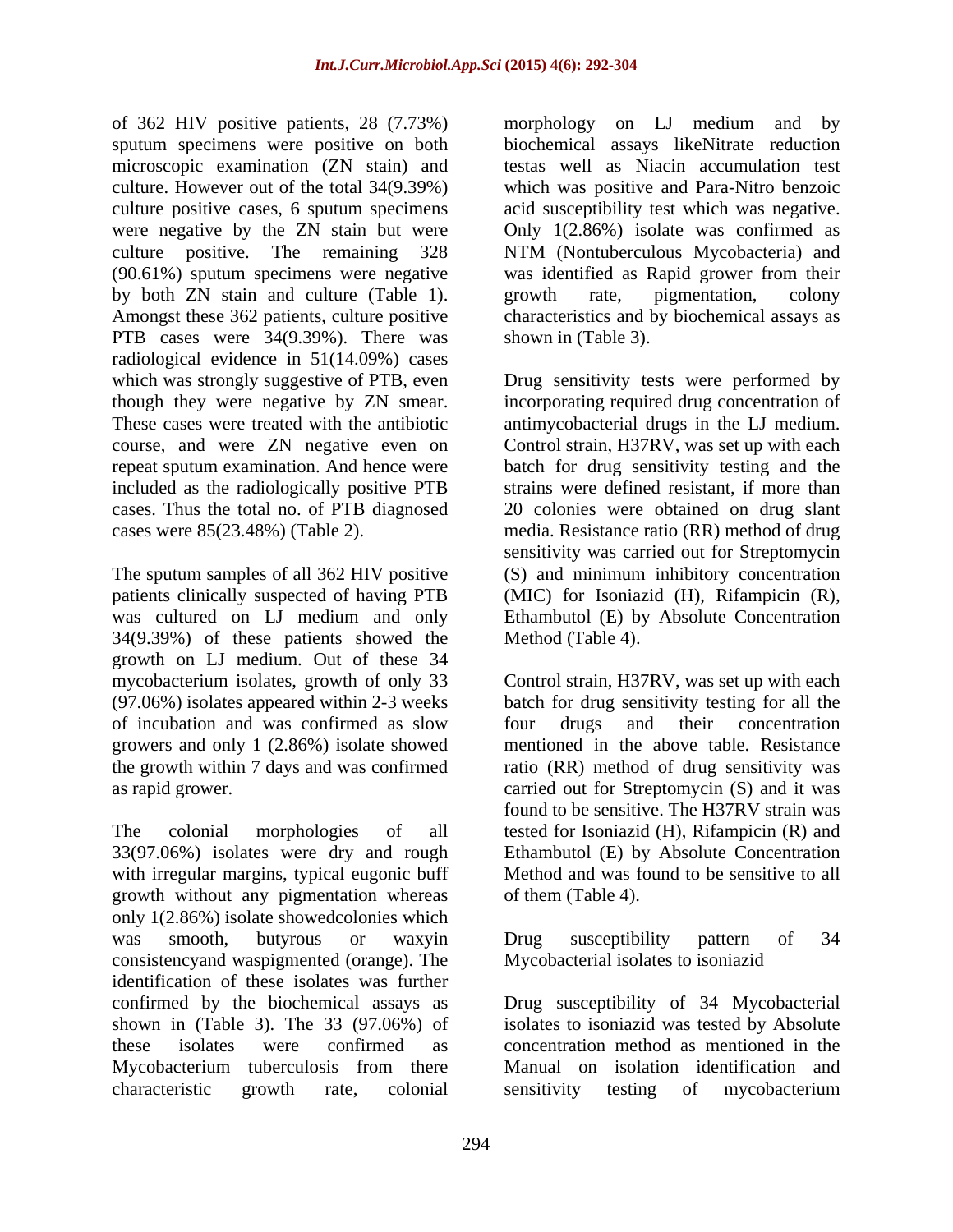tuberculosis, National Tuberculosis Institute, were sensitive to Rifampicin and 5 (14.71%) 1998.For doing the sensitivity tests, the mycobacterium isolates were exposed to a used was  $0.2 \mu g$  /ml, 1  $\mu g$  /ml and 5  $\mu g$  /ml. slope and 3 (8.82%)showed growth on 1 or Inhibitory Concentration (MIC) was more than1µg /ml. Thus interpretation of were resistant to it. Doubtful resistance was done as per standard guidelines. 31 not shown by any isolate (Table 5). (91.18%) isolates were sensitive to

isolates, 33 showed resistance ratio less than 4 and only 1 isolate showed resistance ratio 8 and above. Thus interpretation of sensitivity test result was done as per streptomycin, 31 (91.18%) were sensitive to standard guidelines. 33 (97.06%) isolates Isoniazid and Ethambutol each. 29 (85.29%) were sensitive to streptomycin and 1 was sensitive to Rifampicin. Rifampicin (2.94%) was resistant to it.Doubtful revealed the highest resistance pattern in resistance was not shown by any isolate. combination with other drugs in 5 (14.71%), (Table 6) followed by H in 3(8.82%), E in 3 (8.82 %)

Drug susceptibility of 34 Mycobacterium

sensitivity test result was done as per standard guidelines. 29 (85.29%) isolates

were resistant to it (Table 7).

series of appropriate concentrations of each Drug susceptibility of 34 Mycobacterium drug. The three concentration of isoniazid isolates to Ethambutol was tested by Out of 34 mycobacterial isolates concentration of Ethambutol used was 4 µg 31(91.18%)showed no growth in 0.2 /  $\mu$ g ml /ml, 5.6  $\mu$ g /ml and 8  $\mu$ g /ml. The Minimum sensitivity test result was done as per 31 (91.18%) showed MIC less than 8 and3 standard guidelines. 31 (91.18%) isolates (8.82%) showed MIC 8 and above. Thus were sensitive to isoniazid and 3 (8.82%) interpretation of sensitivity test result was Drug susceptibility of 34 Mycobacterium it (Table 8). Antibiotic susceptibility pattern isolates to streptomycin was tested by of 34 mycobacterium isolates showed resistance ratio method. resistance to two and three or more drugs in The two concentration of streptomycin used respectively. There was no single drug was 16 µg /ml and 32 µg /ml. The resistant resistance seen. The double drug resistance ratio was determined as mentioned in was to H and R in 2 (5.88%) followed R and Annexure no.7. Out of 34 mycobacterium E in 2 (5.88%) cases each. MDR (H & R) Absolute concentration method. The three Inhibitory Concentration (MIC) was determined. Out of 34 mycobacterial isolates done as per standard guidelines. (91.18%) isolates were sensitive to Ethambutol and 3 (8.82%) were resistant to 4(11.76%) and 1 (2.94%) patients was present in 3 (8.82%) cases (Table 9).

> 33 (97.06%) isolates were sensitive to and S (2.94%) (Table 10).

isolates to Rifampicin was tested by absolute In the present study, out of 85 HIV/PTB co concentration method. The infected patients, CD4<sup>+</sup> cell count of 48 The three concentration of Rifampicin used cells/  $\mu$ l, followed by 28 (32.94%) cases was 32  $\mu$ g /ml, 64  $\mu$ g /ml and 128  $\mu$ g /ml. with CD4<sup>+</sup> count ranging from 200 to 349 The Minimum Inhibitory Concentration cells/ $\mu$ l, 6 (7.06%) cases with 350–500 cells/ (MIC) was determined. Out of 4  $\mu$ l while 3 (3.53%) had above 500 CD4<sup>+</sup> mycobacterium isolates 29(85.29%) showed cells/ µl. Thus PTB among HIV positive MIC less than 64 and 5 (14.71%) showed patients was more commonly seen when MIC 64 and above. Thus interpretation of CD4 count was less than 200 cells/  $\mu$ l.  $(56.47\%)$  cases was less than 200 CD4<sup>+</sup> count ranging from 200 to 349 (Table 11).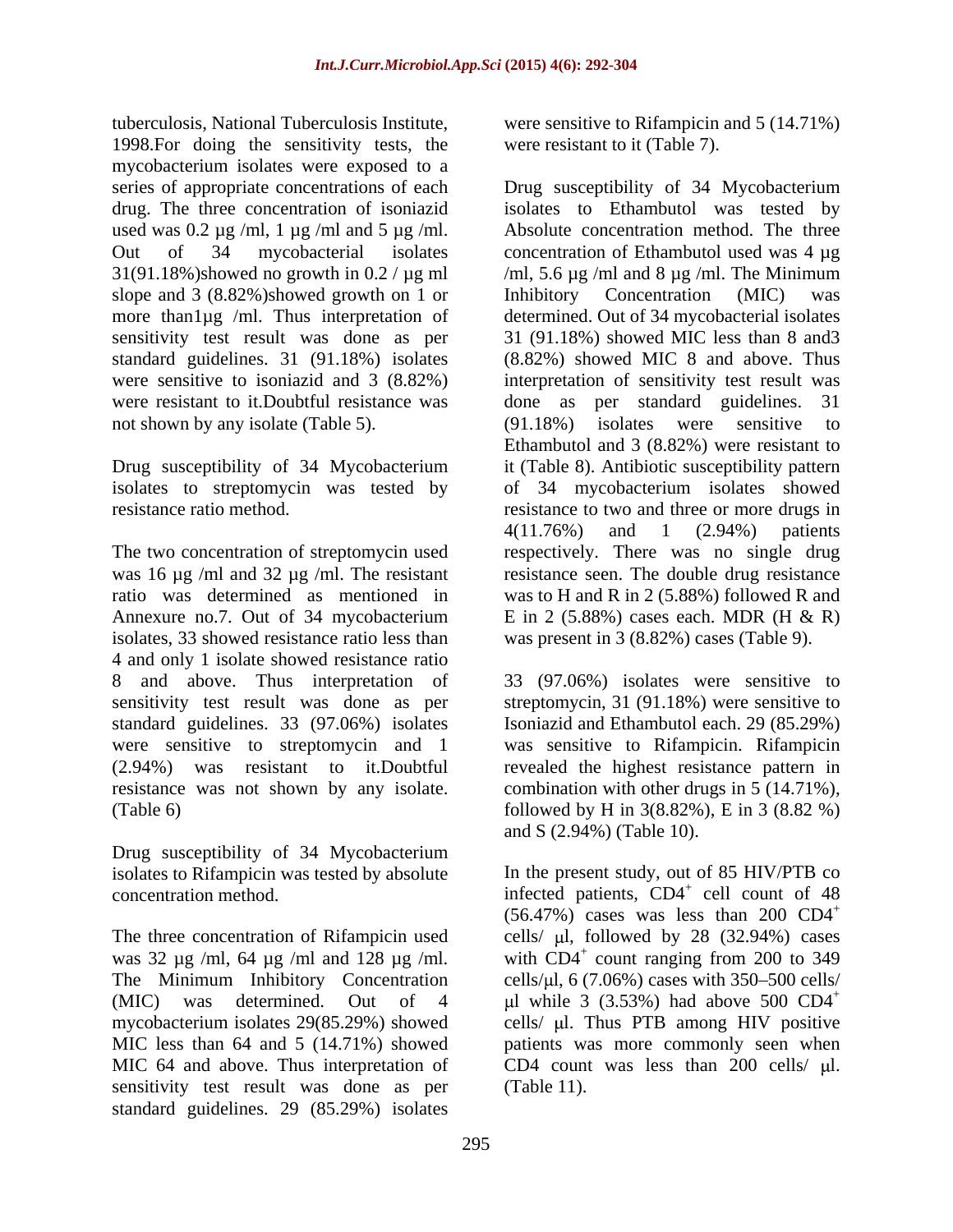AIDS is a pandemic of 21<sup>st</sup> century bopulation. Amongst the Indian studies presenting with severe immunodeficiency in which patients present with symptoms of been reported by Saini *et al.* (2004), Maniar different opportunistic infections.HIV *et al.* (2006) and Chakraborty *et al.* (2008) presently accounts for the highest number of who reported prevalence to be 34%, 42% deaths attributable to any single infective and 39.5% respectively, whereas Praharaj agent. India has an estimated 20.3 million (2004) and Mahajan *et al.* (2008) reported HIV-infected people by the end of 2007 the lower prevalence as 5.03% and 7.39% (UNAIDS, 2008). The threat to their life is not from the virus alone but by the different can be attributed to the early diagnosis; opportunistic infections (OI's) and increasing awareness and high index of associated complications with it. Pulmonary suspicion about the presence of TB and tuberculosis is the most common opportunistic infection (AIDSCAP, 1996).<br>Thus it is very important to identify PTB at **Characterization of 34 Mycobacterium** an earliest so that it can be managed appropriately.

In the present study 362 HIV positive were included, to know the prevalence of PTB and its correlation with CD4 count. Solate was confirmed as NTM (Non

resulting in increased morbidity and MTB and NTM was not reported by them. is "Bidirectional and synergistic" and is is a strongest of all known risk factors for the development of TB. Thus in the present study, the prevalence of PTB was 23.48 % **Drug** susceptibility testing of 34 which was similar to Dhungana *et al.* (2008) who reported the prevalence of PTB 23%. Yanamadala *et al.* (2002) reported the Drug sensitivity tests were performed by prevalence to be 24.78%. The prevalence of incorporating required drug concentration of co-infection with HIV varies widely across antimycobacterial drugs in the LJ medium. regions as shown in different studies Resistance ratio (RR) method of drug mentioned above within India and outside sensitivity was carried out for Streptomycin India mainly due to the variation in the (S) and minimum inhibitory concentration distribution of risk factors, geographic (MIC) for Isoniazid (H), Rifampicin (R) and location, awareness levels etc of the study

mentioned above the higher prevalence has who reported prevalence to be 34%, 42% the lower prevalence as 5.03% and 7.39% respectively. The lower prevalence of PTB timely prophylaxis.

## **Characterization of 34** *Mycobacterium*  **isolates**

patients clinically suspected of having PTB medium. 33(97.06%) of these isolates were **The prevalence of PTB in HIV** study only single case of Non tuberculous Co-infection of TB has been a major comparable to other studies in which MTB concern in HIV/AIDS patients. TB remains was more commonly isolated than NTM. an important public health problem and has Praharaj *et al.* (2004) and Zuber Ahmad *et*  been exacerbated by the HIV epidemic, *al.* (2005) found 100% of the isolate to be mortality worldwide. HIV-TB co-infection Similarly, Maniar *et al.* (2006) reported 84% often designated as "Cursed Duet". 16% of NTM. Matee *et al.* (2008) during HIV/AIDS leads to immunosuppression and their study found 79.23% of mycobacterium In the present study 34(9.39%) of these HIV positive patients showed the growth on LJ confirmed as MTB and only 1(2.86%) isolate was confirmed as NTM (Non tuberculous Mycobacteria). In the present Mycobacteria was reported. This was MTB and NTM was not reported by them. of Mycobacterium tuberculosis complex and isolates to be MTB and 20.77% to be NTM.

## **Drug susceptibility testing of 34** *Mycobacterium* **isolates**

Ethambutol (E).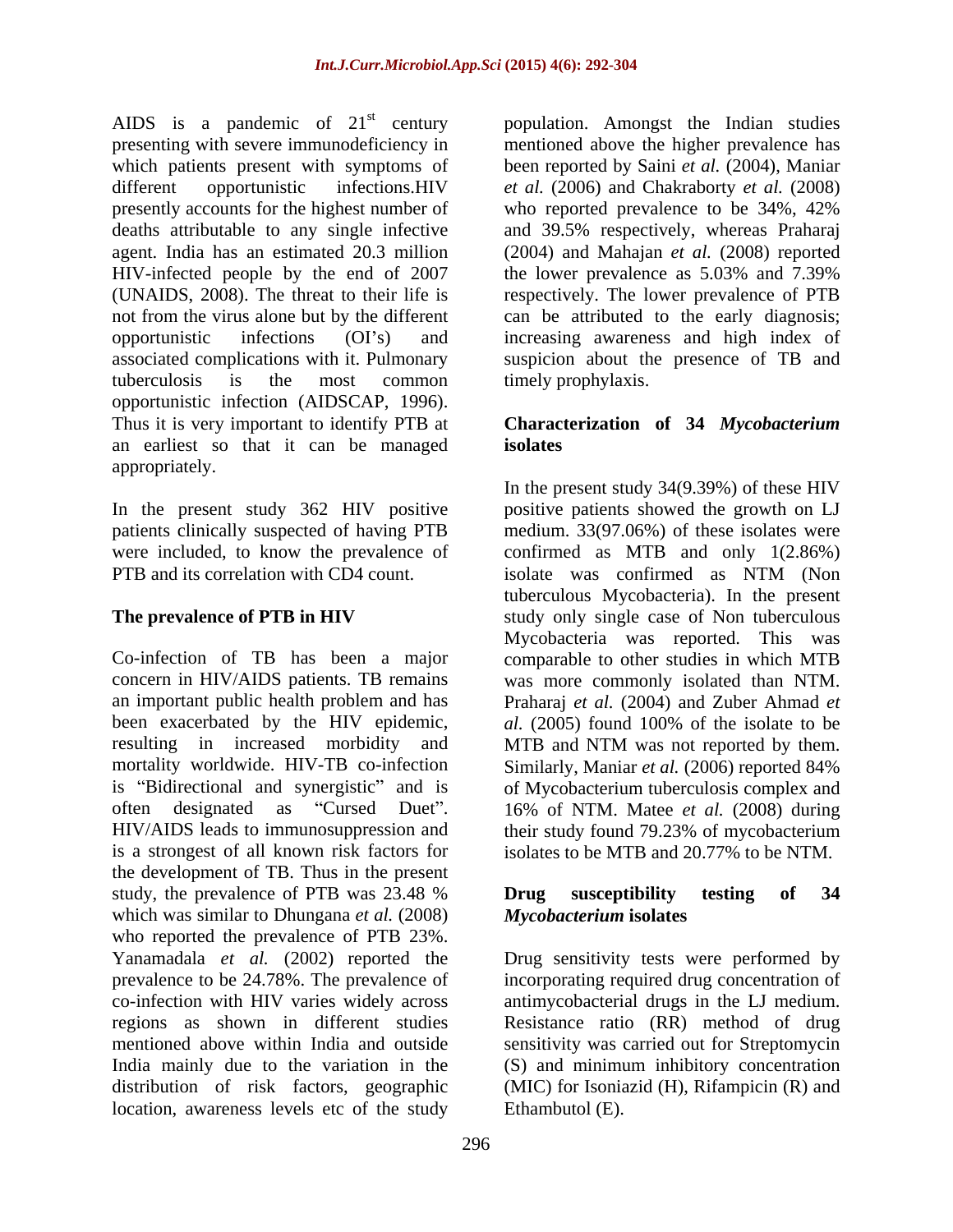Amongst the 34 mycobacterium isolate and 10 % were MDR. Resistance to

14.71% isolates were resistant to Streptomycin, 4.65% to Rifampicin, 6.40% Ethambutol and 2.94% were resistant to 2.91% cases, of which resistance to

Antibiotic susceptibility pattern of 34 drugs in other 1.74% isolates. Haar et al. followed R and E in 2 (5.88%) cases each.

out at the TRC, Chennai by Paramasivan to H was seen in 10 %, to S in 7% to both the drug (H+S) in 5%. No rifampicin resistance was found and no MDR-TB was **Correlation of pulmonary tuberculosis** identified. Praharaj *et al.* (2004) found that with CD4<sup>+</sup> cell counts the isolates resistant to Streptomycin was Pyrazinamide (2.9 %), Ethambutol (2.9 %) streptomycin (S), 6.6 % to ethambutol (E)

isolated in the present study, 97.06% isolates rifampicin was not observed. Chand *et al.* were sensitive to streptomycin, 91.18% were (2006) studied the incidence of drug sensitive to Isoniazid and Ethambutol each. resistance and pattern of susceptibility to 85.29% was sensitive to Rifampicin. antitubercular drugs in PTB and found Rifampicin, 8.82% were resistant to to Isoniazid, 0.58% to Pyrazinamide and Isoniazid, 8.82% were resistant to 1.16% to Ethambutol. MDR was observed in Streptomycin. Isoniazid and Rifampicin was present in mycobacterium isolates showed resistance to (2007) found MDR TB in 1.6%.Wolfart *et*  double and three or more drugs in 11.76% al. (2008) found that resistance to one or and 2.94% patients respectively. There was more first-line anti-TB drugs was found in no single drug resistance seen. The double 71 (17.8%) of patients and the highest drug resistance was to H and R in 2 5.88% resistance rates were found to isoniazid MDR (H & R) was present in 8.82% cases. 2.0% patients. Ngowi *et al.* (2008) studied Estimates of initial drug resistance carried attending care and treatment in rural (1998) reported that primary resistance to the Mycobacteria isolated from these isoniazid was 15.0 % to streptomycin 11.8 patients were susceptible to Rifampicin, %, and to both isoniazid and streptomycin Streptomycin, Isoniazid and Ethambutol. was 7.7 % during the period 1993–1996. Resistance to isoniazid was seen in only one Kimerling *et al.* (2002) reported resistance patient (5%) and no cases of MDR were and 10 % were MDR. Resistance to 18.14% strains were resistant to Streptomycin, 4.65% to Rifampicin, 6.40% 1.16% to Ethambutol. MDR was observed in 2.91% cases, of which resistance to 1.16% and their combination with other drugs in other 1.74% isolates. Haar *et al. al.* (2008) found that resistance to one or resistance rates were found to isoniazid (9.9%). Multidrug-resistant TB was found in PTB among people living with HIV/AIDS northern Tanzania and found that most of detected.

## with  $CD4^+$  cell counts  **cell counts**

7.3%, Isoniazid (7.3 %), Rifampicin (5.8 %), The appearance of many opportunistic and MDR was seen in 4.4%. Swaminathan cell count. In the present study out of *et al.* (2005) reported the prevalence of drug 85HIV/Pulmonary tuberculosis co infected resistance among the  $204$  HIV /TB co patients,  $CD4^+$  cell count of 48 (56.47%) infected patients was 15.7% to H, 2.5% to E, cases was less than 200  $CD4^+$  cells/  $\mu$ l, 8.3% to S and 6.9% to R, either alone or in followed by 28 (32.94%) cases with combination with other anti-tuberculosis  $CD4^+$ count ranging from 200-349 cells/ $\mu$ l, 6 drugs. MDR-TB was seen in 5.9%. Pereira (7.06%) cases with 350-500 cells/ µl while 3 *et al.* (2005) found that of the 30 isolates (3.53%) had above 500  $CD^+$ <sub>4</sub>cells/  $\mu$ l. Thus from HIV infected patients, 10 % were PTB was more commonly seen when CD4 resistant to isoniazid (H), and 6.6 % to count was less than 200 cell/ $\mu$ l. Similar infections (OI's) correlates with the  $CD4^+$ cells/ $\mu$ l, followed by 28 (32.94%) caseswith count ranging from 200-349 cells/ $\mu$ l, 6  $^+$  colle ul Thue  $_4$ cells/ $\mu$ l. Thus PTB was more commonly seen when CD4 count was less than 200 cell/µl. Similar correlation was reported by other Indian and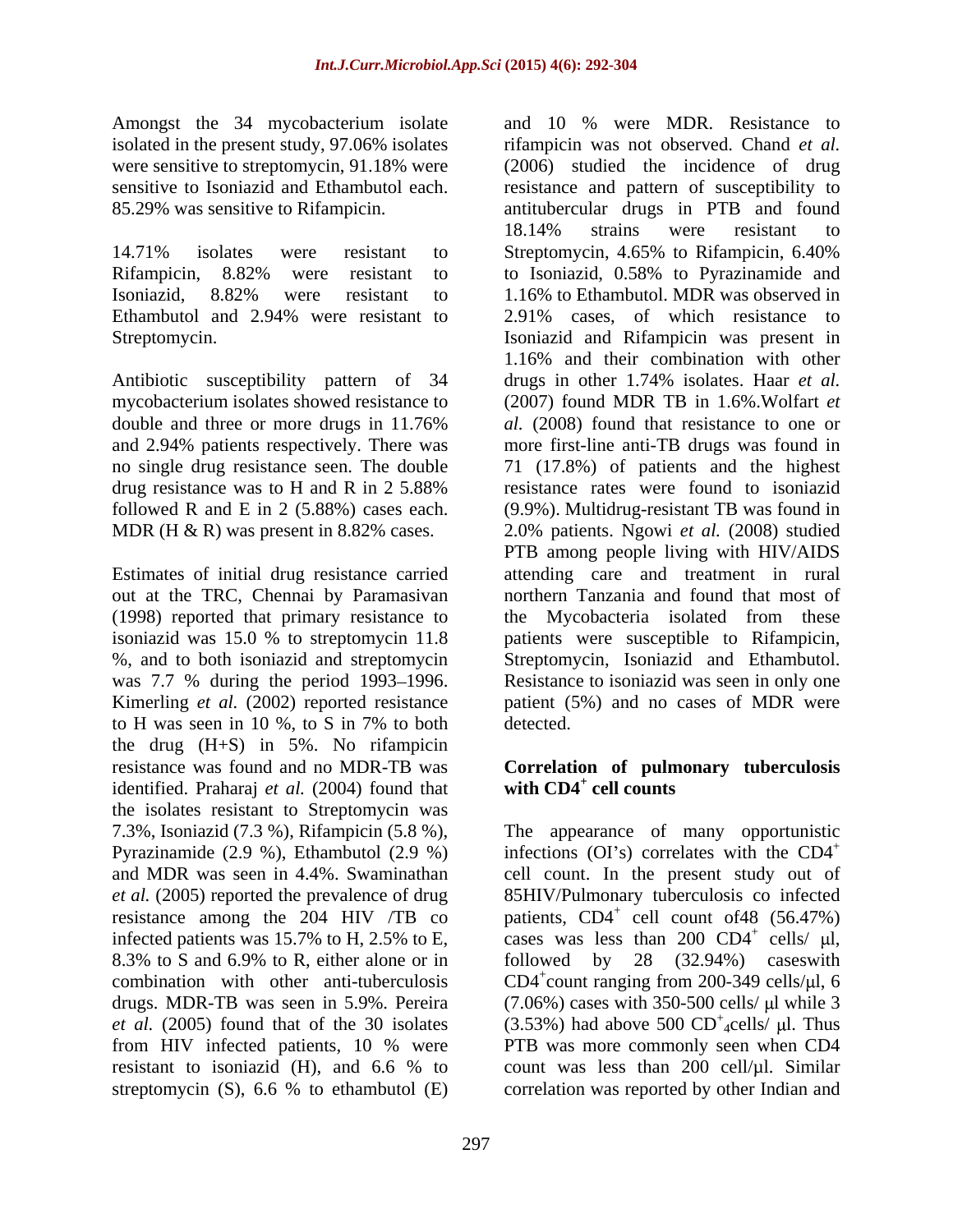foreign studies. Markowitz *et al.* (1997) in a prospective cohort study diagnosed active 277.9. TB in 31 (2.74%) out of 1130 HIV positive frequently in persons with CD4 cell counts infection; 93% had CD4 cell count less than  $200 \text{ cells/mm}^3$  concerning the site of TB positive predictive value (PPV) (51% and Chakraborty *et al.* (2008) studied 125 HIV studied PTB among people living with 20/233 patients (8.5%). Amongst them 6 as impaired tissue containment of (30%) had CD4 count <200 Cells/mm<sup>3</sup>, 7 Mycobacteria leading to widespread  $(35%)$  had CD4 count 200–349 Cells/mm<sup>3</sup>, 4  $(20\%)$  had CD4 count 350–500 Cells/mm<sup>3</sup>  $3 \left( \frac{1}{2} \right)$ and 3  $(15%)$  had CD4count  $>500$ 

Cells/mm3. The Mean CD4+ T cells were 277.9.

patients and found that TB occurredmore In the 85 HIV/PTB co infected cases, the of less than 200 /ul. Lee *et al.* (2000) seropositivity with CD4 count was done. 22 performed a study to evaluate the impact of (25.88%) cases were seropositive from year HIV infection on the clinical presentation of 2005, and amongst them 15 (68.18%) cases TB. Most were in the advanced stage of HIV had CD4 count  $<$  200 cells/  $\mu$ l, 5 (22.73%) 200 cells/mm<sup>3</sup> concerning the site of TB  $\mu$ l. Thus almost 20 (90.91%) of these cases involvement, they found that 37% had had CD4 count < 350 cells/  $\mu$ l. Similarly 24 pulmonary involvement alone. Vajpayee *et*  (28.24%) cases who were seropositive from *al.* (2003) did a retrospective study in 421 the year 2006, 14 (58.33%) and 6 (25%) HIV infected patients to document the cases had CD4 count <200 cells/  $\mu$ l and 200characteristic OI of HIV-infected North 349 cells/ µl respectively. Thus 20 (83.33%) Indian patients along with their CD4+ cases had CD4 count < 350 cells/  $\mu$ l. Similar counts. In their study, tuberculosis was seen findings were noticed in the cases who were in 47% with mean CD4 count of 189 seropositive from 2007, amongst these cases cells/ $\mu$ l. Veeranoot *et al.* (2003) in a study 11(44) had CD4 count < 200 cells/ $\mu$ l and of 419 HIV/AIDS patients found 200-349 cells/ l each, and thus accounting development of AIDS defining illnesses to 22(88%) cases who had CD4 count < 350 only in 282 patients. Out of these 282, they cells/  $\mu$ l. Similarly the patients who were reported TB in 48%. 40% of these patients seropositive in the recent year (2008 & had PTB with CD4 cell count < 200 2009), all had CD4 count< 350 cells/ µl. cells/mm<sup>3</sup> . Attili *et al.* (2005) found that TB This clearly shows that once the person is was the commonest opportunistic disease. tested HIV seropositive, and as the duration Pulmonary and extra pulmonary TB had low increases, the chances of decrease in its CD4 42%) for CD4 levels of <200 when PTB increases. Similarly in present study, compared with the disseminated form the patients who were seropositive in the (specificity  $87\%$  and PPV  $75\%$ ). recent year (2008 & 2009) had CD4 count< positive patients and found that patients with once the patient is infected with PTB, there HIV positive PTB had median CD4 count of is greater chance of gradual decrease in the 105 cells/ mm 3 blood. Ngowi *et al.* (2008) CD4 count. This has been very well HIV/AIDS attending care and treatment in *et al.* (2008) reported that as HIV rural northern Tanzania and found PTB in progresses, there is cutaneous anergy as well  $\frac{3}{7}$  Myophotoric looding to widesproad Mycobacteria , 4 dissemination of Mycobacteria. correlation between the year of had CD4 count between 200 and 349 cells/ count and the susceptibility of acquiring  $350$  cells/  $\mu$ l and this signifies the fact that documented by other studies, Swaminathan as impaired tissue containment of Mycobacteria leading to widespread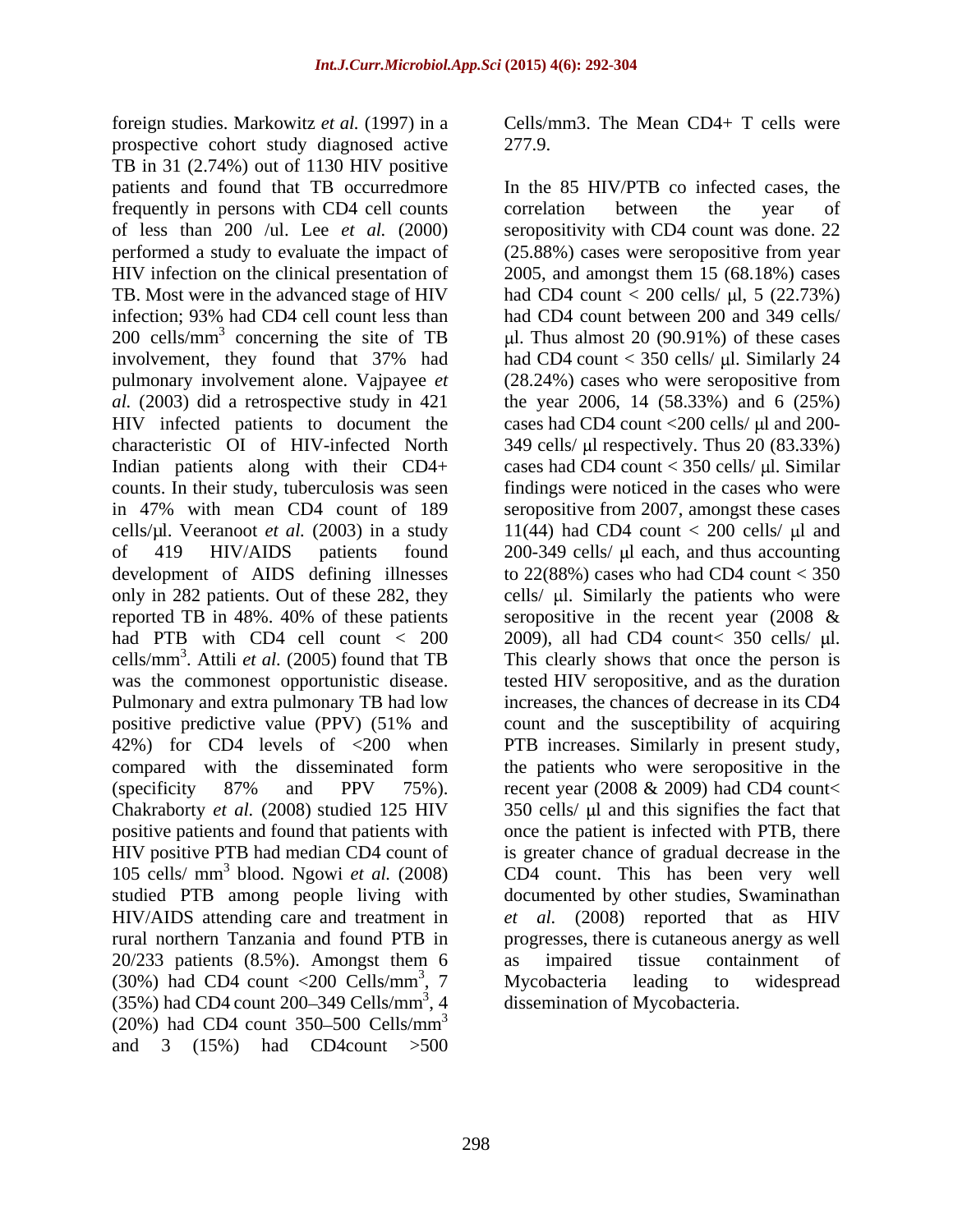### *Int.J.Curr.Microbiol.App.Sci* **(2015) 4(6): 292-304**

|                 |              | <b>Culture onLJmedium</b>     |                | $Total(\% )$   |
|-----------------|--------------|-------------------------------|----------------|----------------|
|                 |              |                               |                |                |
| <b>ZN</b> stain |              |                               |                | (7.73)         |
|                 |              |                               | 328            | 334<br>(92.27) |
|                 | Total<br>(%) | $\bigcap$ $\bigcap$<br>(9.39) | 328<br>(90.61) | 362<br>(100)   |

## **Table.1** Correlation between ZN staining and culture (n=362)

 Variable Value 95% Confidence Interval Sensitivity0.82350.6543 to 0.9324 Specificity1.0000.9888 to 1.000 Positive Predictive Value1.000 0.8766 to 1.000 Negative Predictive Value 0.9820 0.9613 to 0.9934

## **Table.2** Pulmonary tuberculosis in HIV positive patients (n=362)

| <b>Pulmonary tuberculosis</b> | No. of cases | Percentage $(\% )$ |
|-------------------------------|--------------|--------------------|
| Culture positive TB           |              | 7.39               |
| Radiologicalpositive TB       |              | T.V.               |
| Total                         |              |                    |

## **Table.3** Characterization of 34 Mycobacterium isolates

\* Para-Nitro benzoic acid susceptibility test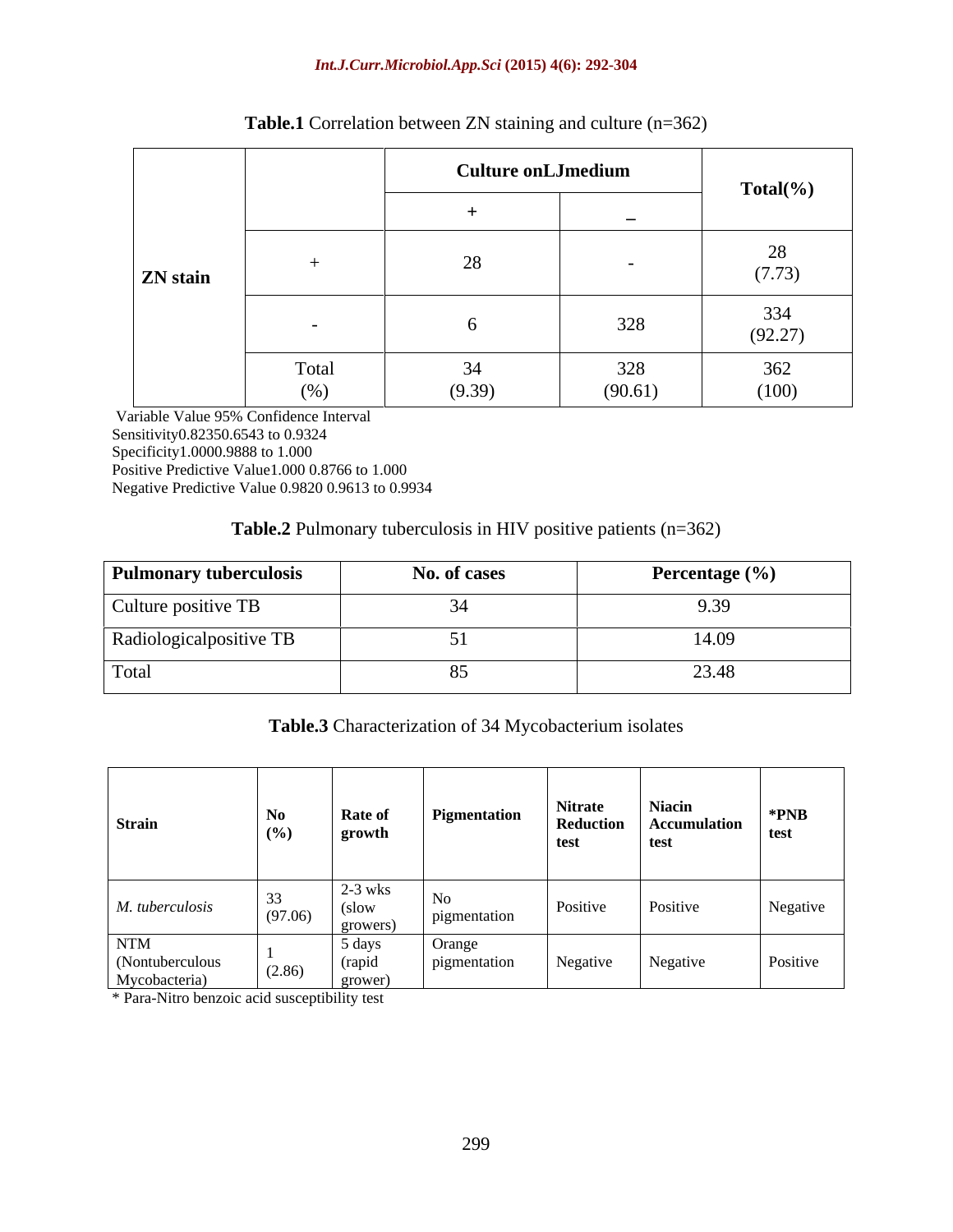#### *Int.J.Curr.Microbiol.App.Sci* **(2015) 4(6): 292-304**

| Name of the drug | <b>Concentration of drugs</b><br>$(\mu g / ml)$ | <b>Results</b> |
|------------------|-------------------------------------------------|----------------|
| Isoniazid        | 0.05, 0.1,                                      | Sensitive      |
| Streptomycin     | 2.0, 4.0,<br>8.0                                | Sensitive      |
| Rifampicin       | 4.0, 8.0, 16.0                                  | Sensitive      |
| Ethambutol       | 1.4, 2.0, 2.8                                   | Sensitive      |

## **Table.4** Drug sensitivity testing of Control strain H37RV at different concentrations of antibiotics

## **Table.5** Drug susceptibility pattern of 34 Mycobacterium isolates to Isoniazid

| Antibiotic (concentration of<br>antibiotic µg/ml)<br>Isoniazid<br>$(0.2, 1, 5)$ | <b>Sensitive</b><br>(%) | Doubtful<br>Resistance<br>(%) | Resistance<br>(9/0) |
|---------------------------------------------------------------------------------|-------------------------|-------------------------------|---------------------|
| No of isolate showing no growth in 0.2<br>$\mu$ g /ml slope                     | (91.18%)                |                               |                     |
| No of isolate showing growth in $0.2 \mu g$<br>$/ml$ only.                      |                         |                               |                     |
| No of isolate showing growth on 1 or<br>more than $1 \mu g$ /ml.                |                         |                               | $(8.82\%)$          |
| Total                                                                           | (91.18%)                |                               | $(8.82\%)$          |

## **Table.6** Drug susceptibility pattern of 34 Mycobacterium isolates to Streptomycin

| Antibiotic (concentration of<br>antibiotic µg/ml)  | <b>Sensitive</b>  | Doubtful<br>Resistance | Resistance |
|----------------------------------------------------|-------------------|------------------------|------------|
| <b>Streptomycin</b><br>(16.0, 32.0)                | $(\%)$            | $(\%)$                 | (%)        |
| No of isolate showing R.R of $<$ 4.                | 33<br>$(97.06\%)$ |                        |            |
| No of isolate showing R.R of 4.                    |                   |                        |            |
| No of isolate showing R.R of 8<br>and above.       |                   |                        | $(2.94\%)$ |
| Total                                              | 33<br>$(97.06\%)$ |                        | $(2.94\%)$ |
| Resistant Ratio (R.R)]. $R.R = MIC$ of wild strain |                   |                        |            |

MIC of H37RV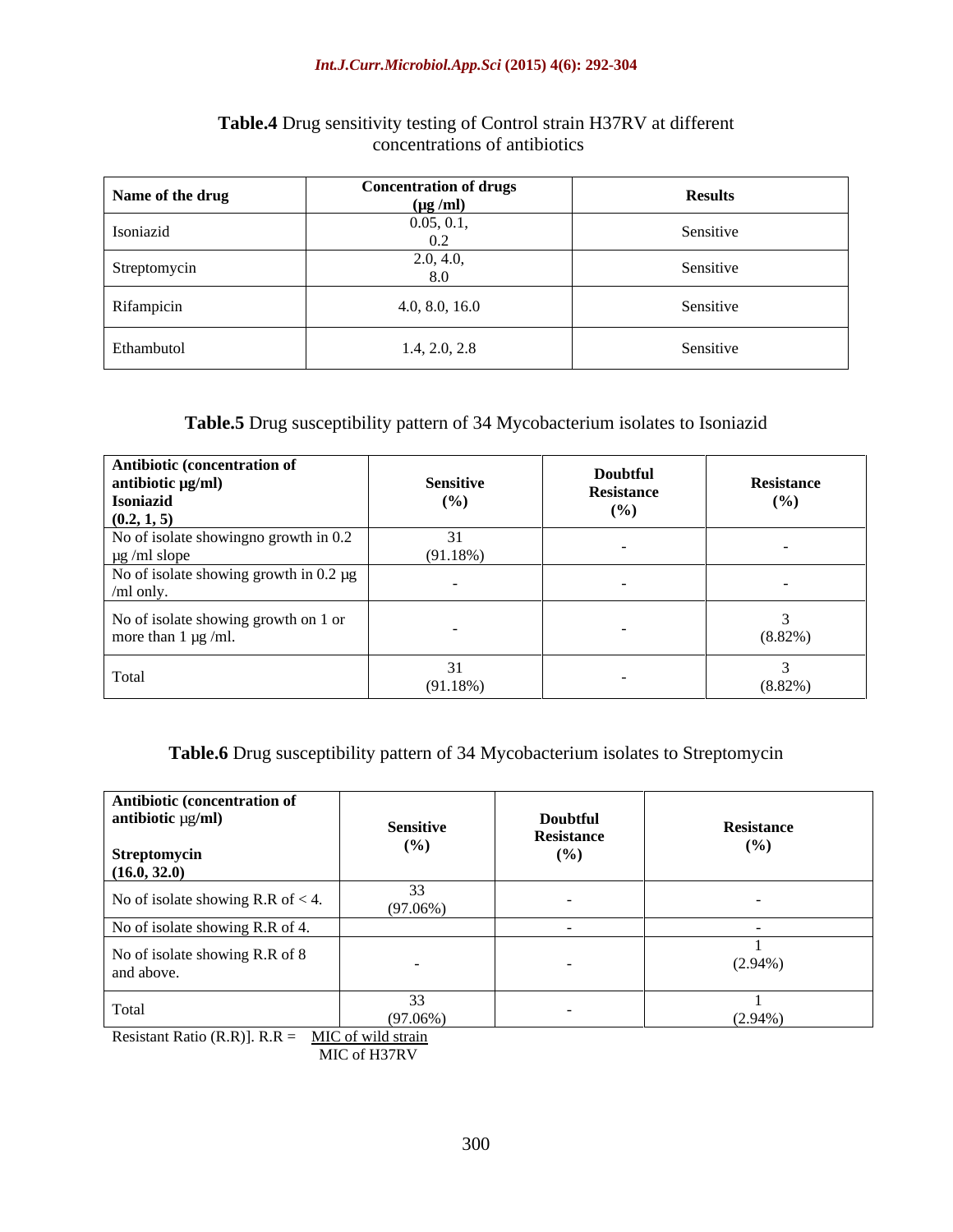| <b>Antibiotic (concentration of</b><br>antibiotic $\mu g/ml$ ) | <b>Sensitive</b> | <b>Resistance</b> |
|----------------------------------------------------------------|------------------|-------------------|
| Rifampicin                                                     | (%)              | (%)               |
| (32.0, 64.0, 128.0)<br>No of isolates showing                  |                  |                   |
| MIC less than 64                                               | $(85.29\%)$      |                   |
| No of isolates showing MIC 64 and<br>above                     |                  | $(14.71\%)$       |
| Total                                                          | $(85.29\%)$      | $(14.71\%)$       |

**Table.7** Drug susceptibility pattern of 34 Mycobacterium isolates to Rifampicin

**Table.8** Drug susceptibility pattern of 34 Mycobacterium isolates to Ethambutol

| Antibiotic (concentration of<br>antibiotic $\mu$ g/ml) | <b>Sensitive</b> $(\%)$ | <b>Resistance</b> (%) |
|--------------------------------------------------------|-------------------------|-----------------------|
| Ethambutol $(4.0, 5.6, 8.0)$                           |                         |                       |
| No of isolates showing<br>MIC less than 8              | (91.18%)                |                       |
| No of isolates showing MIC 8 and<br>above              |                         | $(8.82\%)$            |
| Total                                                  | (91.18%)                | $(8.82\%)$            |

**Table.9** Pattern of drug resistance (n=34)

| <b>Resistance to</b>  | <b>Resistance pattern</b> | No of strains |
|-----------------------|---------------------------|---------------|
| Single Drug           |                           |               |
| Two Drugs             | 17   T                    | 2 (5.88%)     |
|                       |                           | $2(5.88\%)$   |
| More than Three drugs | $H + R + E + S$           | $(2.94\%)$    |
| Total                 |                           | $5(14.71\%)$  |

**Table.10** Drug susceptibility pattern of 34 Mycobacterium isolates

| Antibiotic   | Sensitive (%) | Resistant $(\% )$   |
|--------------|---------------|---------------------|
| Isoniazid    | $'1(91.18\%)$ | $3(8.82\%)$         |
| Rifampicin   | 29(85.29%)    | $(14.71\%)$<br>(11) |
| Streptomycin | 33(97.06%)    | $1(2.94\%)$         |
| Ethambutol   | 31(91.18%)    | $3(8.82\%)$         |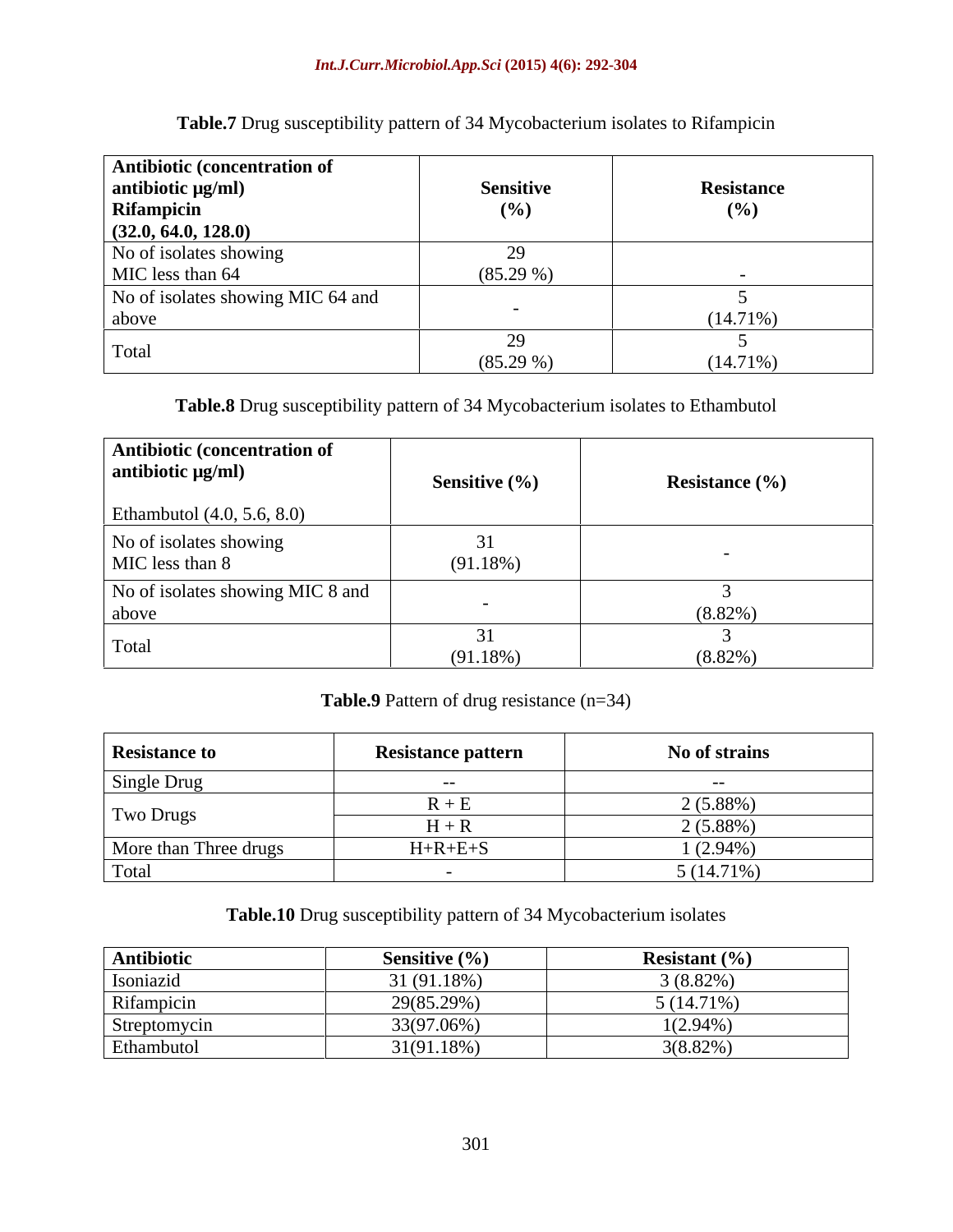| $\vert$ CD4 <sup>+</sup> count (cells/µl) range $\vert$ Pulmonary tuberculosis | Percentage (%) |
|--------------------------------------------------------------------------------|----------------|
| <200                                                                           | JU.4           |
| 200-349                                                                        | 32.94          |
| 350-500                                                                        |                |
| >500                                                                           |                |
| Total                                                                          | ⊥∪∪            |

**Table.11** Correlation of Pulmonary Tuberculosis with CD4+ count in HIV positive patients (n=85)

hundred-fold higher among persons who TB co-infection. Resistant cases in

Further, Lawn et al  $2002^{31}$  reported that acquired TB infection can rapidly progress MDR-TB. HIV positive patient with to active disease. It is clear that HIV antigen processing and presentation as well as generalized loss of CD4 T cells and selective clonal depletion of MTB specific References CD4 T lymphocytes. While TB can develop at any CD4 count, extra pulmonary and AIDS Control and Prevention (AIDSCAP) disseminated forms of the disease are more common as immunodeficiency increases. The Francois-Xavier Bagnoud

Thus, the results indicate that TB is a useful clinical indicator and one of the most profitable to be discussed in the progression of HIV infection with severe Pandemic. Final Report July 5-6, immunosuppression. Hence, it is still feasible to monitor CD4 cell count as one of Attili, V.S.S., Singh, V.P., Rai, M., Varma, the prognostic markers for HIV/AIDS patients prior to develop more complicated and life threatening conditions. the clinical case definition of AIDS

In patients with latent TB Infection, the risk The prevalence of pulmonary tuberculosis in of developing active disease is higher among HIV positive patients definitely indicates recently infected persons compared to those early diagnosis, high level of suspicion and with chronic infection but is several effective and aggressive treatment of HIVacquire HIV. HIV/PTB co-infected patients should be reported that testing as early as possible in order to among persons with HIV infection, newly prevent the emergence as well as spread of infection acquired after TB infection is a monitored for PTB, so that PTB can be significant risk factor for development of diagnosed at an earliest stage and further active TB is mainly due to its effects on the morbidity and mortality due to PTB and its immune system. HIV is associated with complication (MDR TB, XDR TB, Extra decreased chemo taxis, defective granuloma PTB) can be prevented. Thus, it should be formation and maintenance, impaired mandatory to screen every HIV/AIDS TB co-infection. Resistant cases in identified by culture and drug sensitivity MDR-TB. HIV positive patient with lowCD4 count should be regularly patient for TB co-infection and vice versa.

## **References**

- Project of Family Health Internal, The Francois-Xavier Bagnoud Center for Public Health and Human Rights Of the Harvard School of Public Health, UNAIDS. The Status and Trends of the Global HIV/AIDS 1996
- D., Sundar, S. 2005. Evaluation of the status of tuberculosis as part of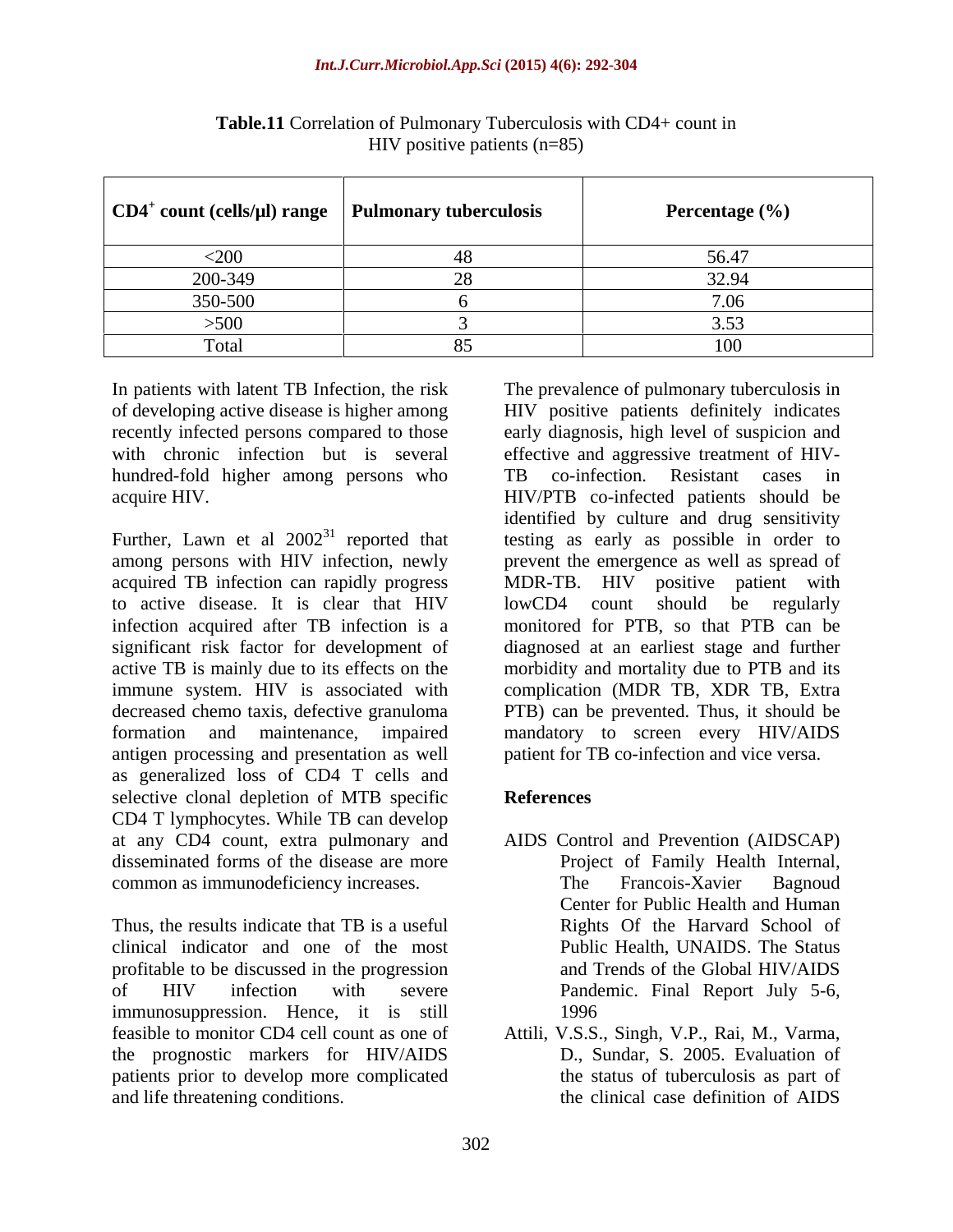- Chakraborty, N., Mukherjee, A., Santra, S., opportunistic infections among HIV-
- Col A.K. Praharaj, Lt Col, A.T. Kalghatgi, Nagendra. 2004. Incidence and drug
- Col K. Chand, Lt Col R. Khandelwal, Lt Col antituberculosis drugs in pulmonary
- Kathmandu. *Nepal Med. Coll. J.,*
- Fauci, A.S., Kasper, D.L., Braunwald, E., Shah, K., Maniar, A. 2006. HIV and
- Haar, C.H., Cobelens, F.G.J., Kalisvaart, P.J.H.J., van Soolingen, D. 2007.
- Kimerling, M.E., Schuchter, J., Chanthol, pulmonary tuberculosis among HIV-
- in India. *Postgrad. Med. J.,* 81: 404 Lawn, S.D., Butera, S.B., Shinnick, T. 2002. 08. M*. tuberculosis* unleashed: the Sarkar, R.N., Banerjee, D., Guha, S.K., *et al.* 2008. Current trends of mycobacterium tuberculosis. impact of HIV infection on the host granulomatous response to mycobacterium tuberculosis. *Microbes Infect.,* 4: 635 46.
- Seropositive patients from Eastern Lee Man, P.o., Johnny Wai Man Chan, Ka India. *Jpn. J. Infect. Dis.,* 61: 49 53. Kui Philip, Ng, Patrick Chung Ki Li. Lt Col, S.J. Varghese, Col A. 2000. Clinical manifestations of tuberculosis in HIV-infected patients. *Respirology*, 5: 423–6.
- susceptibility pattern of Mahajan, A., Tandon, V.R., Verma, S., *Mycobacterium tuberculosis* in HIV infected patients. *MJAFI,* 60: 134 Prevalence of tuberculosis, hepatitis 36. B, hepatitis C and syphilis co-V. Vardhan. 2006. Resistance to patients. *Indian J. Med. Microbiol.,* Singh, J.B., Sharma, M. 2008. infections among HIV/AIDS 26: 196–7.
- tuberculosis. *MJAFI,* 62(4): 325 27. Maniar, J.K., Kamath, R.R., Mandalia, S., Dhungana, G.P., Ghimire, P., Sharma, S., Shah, K., Maniar, A. 2006. HIV and Rijal, B.P. 2008. Tuberculosis co-<br>Rijal, B.P. 2008. Tuberculosis coinfection in HIV infected persons of *Indian J. Dermatol. Venereol.* Shah, K., Maniar, A. 2006. HIV and tuberculosis: partners in crime. *Indian J. Dermatol. Venereol. Leprol.,* 72(4): 276–82.
	- 10(2): 96 9. Maniar, J.K., Kamath, R.R., Mandalia, S., Hauser, S.L., Longo, D.L., Jameson, tuberculosis: partners in crime. J.L., *et al.* 2008. Human immunodeficiency virus (HIV) Leprol., 72(4): 276–82. Shah, K., Maniar, A. 2006. HIV and *Indian J. Dermatol. Venereol. Leprol.,* 72(4): 276–82.
	- disease: AIDS and related disorders, Markowitz, N., Hansen, N.I., Hopewell, in Harrison's Principles of Internal P.C., Glassroth, J., Kvale, P.A., Medicine, Vol. 1,  $17^{\text{th}}$  edn. Mc Graw Mangura, B.T., *et al.* 1997.<br>Hill, Pp.1137–1203. Incidence of tuberculosis in the  $\frac{d\mathbf{h}}{d\mathbf{h}}$  adm McCrow Mongura  $\mathbf{p}$   $\mathbf{T}$  at al 1007 edn. Mc Graw Mangura, B.T., et al. 1997. Hill, Pp.1137–1203. The Incidence of tuberculosis in the N.A., van der Have, J.J., van Gerven, persons. *Ann. Intern. Med.,* 126: Mangura, B.T., *et al.* United States among HIV-infected 123–32.
	- Tuberculosis drug resistance and Matee, M., Mtei, L., Lounasvaara, T., HIV infection, the Netherlands. Wieland-Alter, W., Waddell, R., *Emerg. Infect. Dis.,* 13(5): 776 8. Lyimo, J., *et al.* 2008. Sputum E., Kunthy, T., Stuer, F., Glaziou, P., Ee, O. 2002. Prevalence of microscopy for the diagnosis of HIV-associated pulmonary tuberculosis in Tanzania. *BMC Public Health,* 8: 68.
	- infected persons in a home care Mgowi, B.J., Mfinanga, S.G., Bruun, J.N., program in Phnom Penh, Cambodia. *Int. J. Tuberc. Lung Dis.,* 6(11): tuberculosis among people living 988 94. with HIV/AIDS attending care andNgowi, B.J., Mfinanga, S.G., Bruun, J.N., Morkve, O. 2008. Pulmonary